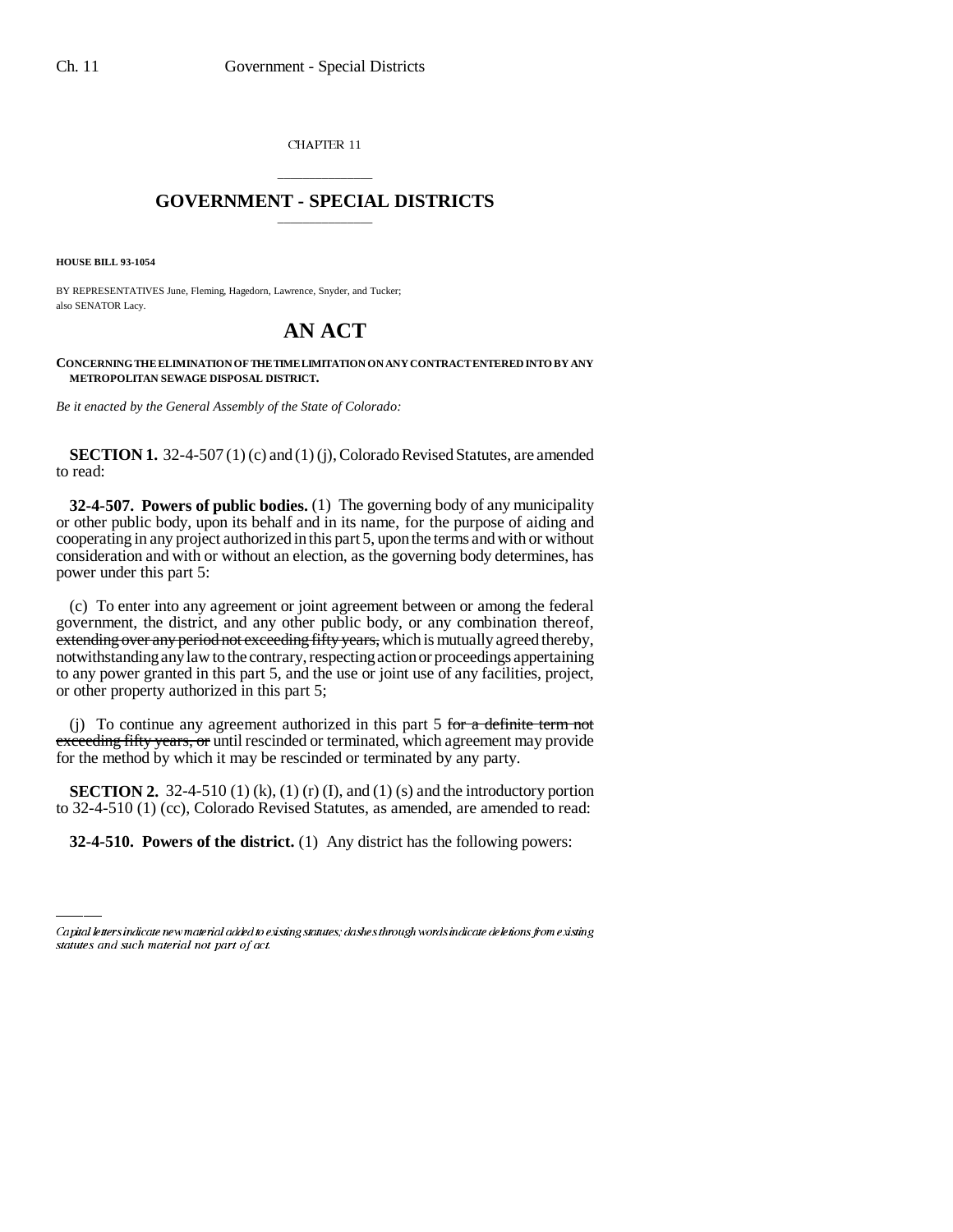(k) To acquire, hold, operate, maintain, equip, improve, and dispose of a sewage disposal system and appurtenant works or any interest therein, wholly within the district, or partially within and partially without the district, and wholly within, wholly without, or partially within and partially without any public body all or any part of the area of which is situated within the district; to acquire and, subject to mortgages, deeds of trust, or other liens, or otherwise, to hold, operate, maintain, equip, improve, and dispose of property of every kind appertaining to any such sewage disposal system and any improvements thereto, and necessary or convenient to the full exercise of any power provided in this part 5; to pay or otherwise defray the cost of any project; to pay or otherwise defray and to contract so to pay or defray, for any term not exceeding fifty years, without an election, the principal of, any interest on, and any other charges appertaining to any securities or other obligations of any municipality or person incurred in connection with any such property so acquired by the district; and to establish and maintain facilities within or without the district, across or along any public street, highway, bridge, viaduct, or other public right-of-way, or in, upon, under, or over any vacant public lands, which public lands are the property of the state, or across any stream of water or watercourse, without first obtaining a franchise from the municipality, county, or other public body having jurisdiction over the same, but the district shall cooperate with any public body having such jurisdiction, shall promptly restore any such street, highway, bridge, viaduct, or other public right-of-way to its former state of usefulness as nearly as may be, and shall not use the same in such manner as to impair completely or unnecessarily the usefulness thereof;

(r) (I) To enter, without an election, into joint operating or service contracts and agreements, acquisition, improvement, or disposal contracts or other arrangements for any term not exceeding fifty years, with any municipality or person concerning sewage facilities, sewers, sewer system, intercepting sewers, project or sewage disposal system, and any water and water rights appertaining thereto, whether acquired by the district or by any public body or other person, and to accept grants and contributions from any public body or other person in connection therewith; and when determined by the board to be in the public interest and necessary for the protection of the public health, to enter into and perform, without an election, contracts and agreements for any term not exceeding fifty years, with any municipality or person for the provision and operation by the district of sewage facilities, sewers, sewer system, intercepting sewers, and a project or sewage disposal system to abate or reduce the pollution of waters or other nuisance caused by discharges of sewage, liquid wastes, solid wastes, night soil, and industrial wastes by the municipality or person, and for the payment periodically by the municipality or person to the district of amounts at least sufficient, in the determination of the board, to compensate the district for the cost of providing, operating, and maintaining the sewage facilities, sewers, sewer system, intercepting sewers, project, or sewage disposal system serving such municipality or person.

(s) To enter into and perform, without an election, contracts and agreements with any municipality or person for or concerning the planning, construction, lease, or other acquisition, operation, maintenance, improvement, equipment, disposal, and the financing of any project. including but not necessarily limited to any contract or agreement for any term not exceeding fifty years.

(cc) To provide, by any contract, for any term not exceeding fifty years, or otherwise, without an election: